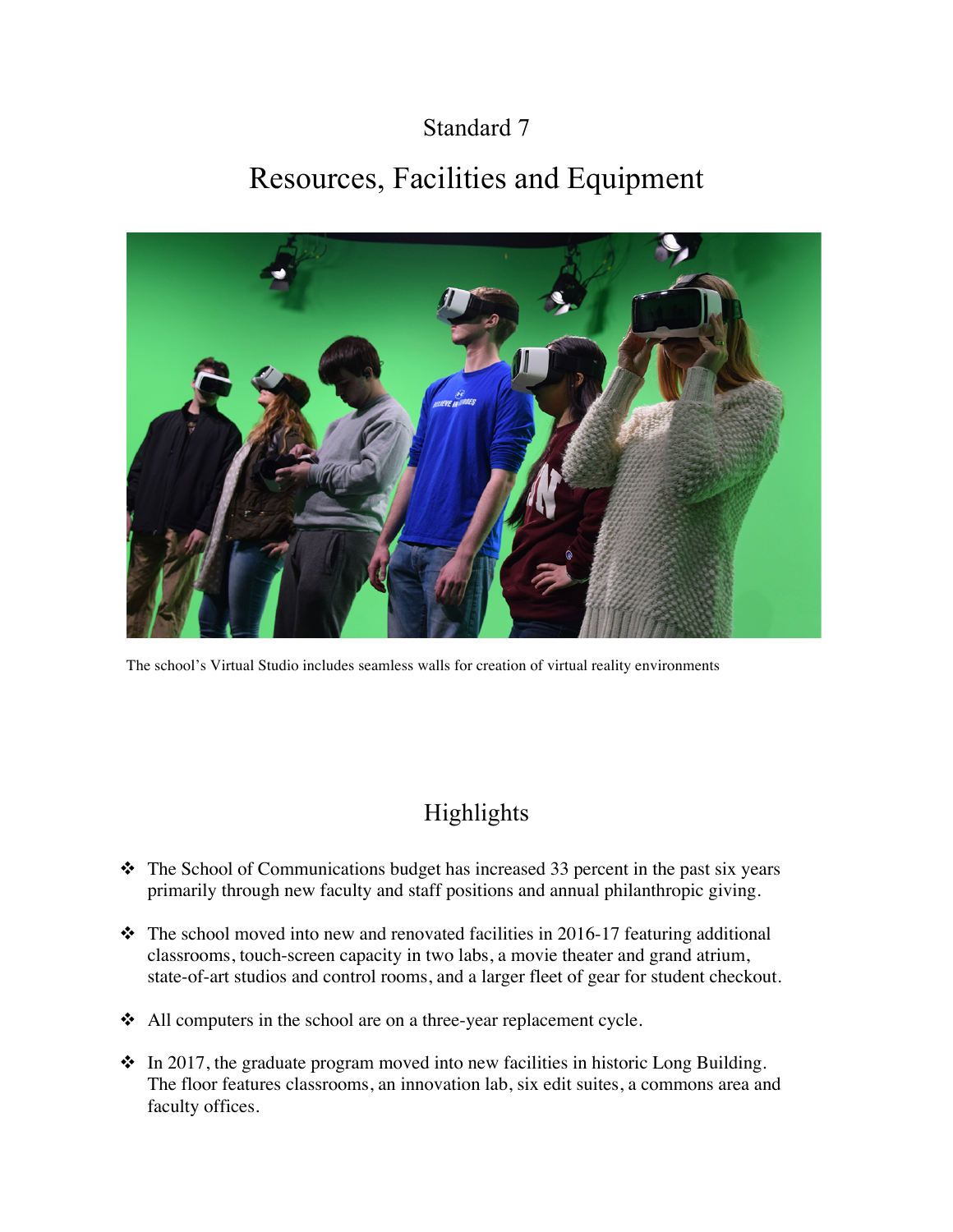## Standard 7. Resources, Facilities and Equipment

#### **1. Complete and attach Table 11, "Budget." If necessary, provide a supplementary explanation.**

Table 11, on the following page, shows the School of Communications operating budget and salaries (omitting benefits) for each of the past three years.

Below is the budgetary growth since the school's origin, initially reported in the ASJMC budget surveys conducted annually by the Cox Center at the University of Georgia and most recently through university budget summaries:

| 2000-01 | 844,200<br>\$ | 2009-10 | \$3,937,500        |
|---------|---------------|---------|--------------------|
| 2001-02 | 1,115,800     | 2010-11 | 4,577,500          |
| 2002-03 | 1,592,700     | 2011-12 | 4,820,000          |
| 2003-04 | 1,734,500     | 2012-13 | 5,075,500          |
| 2004-05 | 1,956,800     | 2013-14 | 5,320,800          |
| 2005-06 | 2,237,800     | 2014-15 | 5,585,600          |
| 2006-07 | 2,478,000     | 2015-16 | 5,850,700          |
| 2007-08 | 2,756,700     | 2016-17 | 6,160,600          |
| 2008-09 | 3,074,800     | 2017-18 | $6,500,000$ (est.) |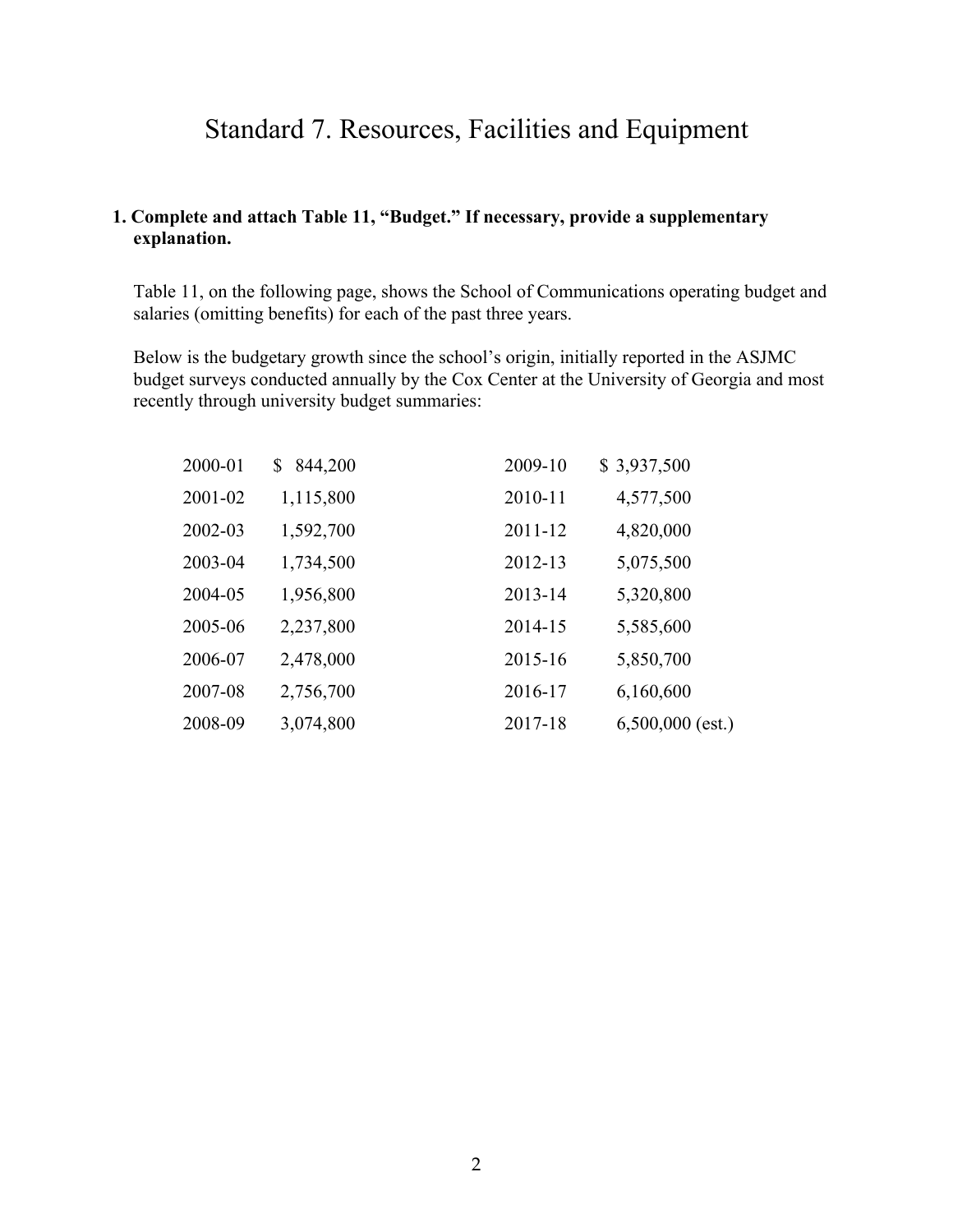### **Table 11. Budget and Expenditures**

Show below the annual unit budget for each of the three years preceding the accreditation visit. "Annual budget" refers to funds directly under control of the unit for the entire year (12 months). Budget figures should not include expenditures for building maintenance, retirement allowances, scholarships, prizes or student aid. List student media budget only if it is under control of the unit and is used in instruction. [This table omits faculty/staff benefits such as health insurance.]

| <b>Budget Item</b>                                                      | 2014-15     | 2015-16     | 2016-17     |
|-------------------------------------------------------------------------|-------------|-------------|-------------|
| Faculty salaries                                                        | \$3,751,200 | \$3,921,500 | \$4,115,300 |
| Staff salaries                                                          | 793,300     | 941,700     | 1,039,500   |
| Teaching salaries (fixed term/part time)                                | 251,200     | 279,300     | 245,200     |
| Student worker salaries                                                 | 34,300      | 32,300      | 30,300      |
| Office supplies, copying, phones, postage                               | 43,900      | 41,900      | 58,000      |
| Travel and professional development                                     | 145,200     | 126,700     | 130,100     |
| Special guests, speakers, hospitality                                   | 13,800      | 20,200      | 16,100      |
| Equipment/technology                                                    | 97,300      | 97,000      | 100,600     |
| Subscriptions, readership program                                       | 11,900      | 11,200      | 12,600      |
| Student support (scholarships, travel, projects)                        | 17,400      | 14,800      | 57,800      |
| <b>Communications Fellows</b>                                           | 40,400      | 49,200      | 55,000      |
| Programs (Internet Center, Live Oak, elondocs)                          | 20,100      | 35,500      | 30,300      |
| ESPN2 show/cable contract                                               | 27,500      | 26,500      | 25,000      |
| Special projects, facilities, sponsorships, ads                         | 120,200     | 64,500      | 89,400      |
| Graduate program operations                                             | 209,900     | 176,100     | 142,600     |
| Sport Management operations                                             | 8,000       | 12,300      | 12,800      |
| TOTAL COMMUNICATIONS BUDGET                                             | \$5,585,600 | \$5,850,700 | \$6,160,600 |
| additional end-of-year school funds<br>through philanthropy and savings | \$367,100   | \$573,700   | \$580,300   |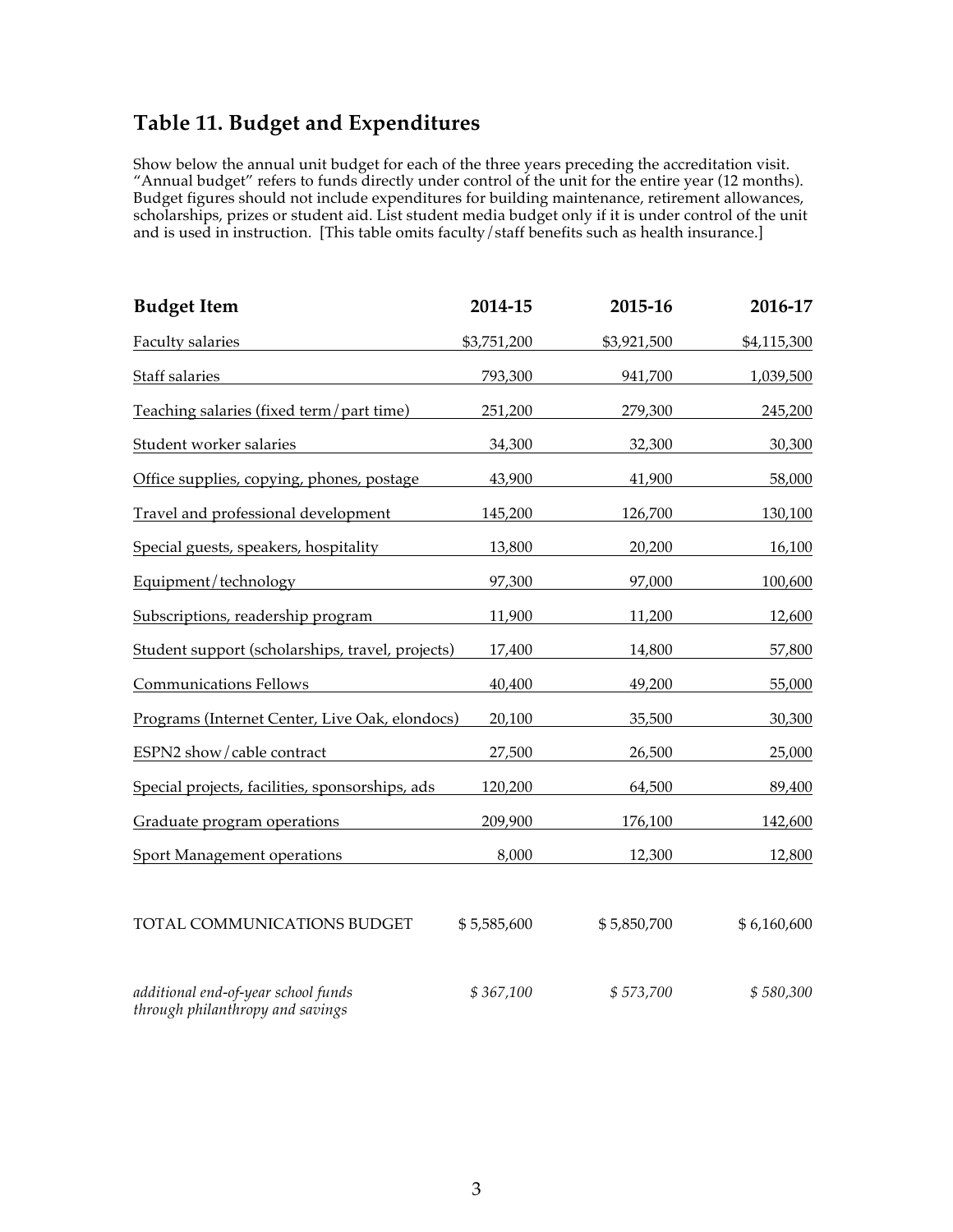#### **2. Describe the process through which the unit develops its budget, including preparation of the budget request and spending plan, review and approval, and the role of faculty in the process.**

In the School of Communications, the dean shares budget information at the faculty retreat each August, showing how the school's money was spent in the preceding year and discussing budget issues for the coming year.

All schools at Elon follow the same budget process. Deans work with department chairs to prepare requests in four categories: new faculty positions, operations, new programs and capital expenditures. Because faculty recruiting requires early advertising, deans propose new positions to the provost in late summer, and the provost authorizes new positions in September after receiving official enrollment numbers and consulting with the president.

All other requests from across the university are compiled for the Budget Committee chaired by the provost and consisting of the vice president and assistant vice president for business and finance, two faculty members, a staff member, and an academic dean (the provost has appointed Dean Parsons to this role the past eight years).

During the fall term, the Budget Committee broadly prioritizes requests and establishes a budget model. The model is a projection for tuition revenue, room and board revenue, and student enrollment and retention projections. Elon is heavily tuition-driven, so the available budget basically is tuition multiplied by the number of estimated students, minus a savings cushion. The Budget Committee hosts two sessions for faculty and staff to discuss the budget model and special considerations for that year. Afterwards, the president reviews and submits a proposed budget to the university's Board of Trustees.

The university has operated for years with a conservative budgeting model to protect against a precipitous decline in students or another emergency. For example, the Trustees mandate that 10 percent of the annual budget be set aside as a reserve each year. In 2017, this totals about \$25 million.

The Budget Committee creates a financial model based on revenue from 97 percent of estimated student enrollment (allowing for a 3 percent enrollment shortfall) and 95 percent of anticipated tuition dollars (allowing for the possibility of weaker retention in a bad economy).

Since enrollment and tuition have remained strong through the years, the university ends each year with a substantial pool of money that was not budgeted. This under-budgeting of enrollment and tuition resulted in \$14 million in contingency funds at the end of 2016-17.

The university distributes these contingency funds in three primary ways:

-- End-of-year allocations for one-time expenditures. The School of Communications has benefited substantially over the years from end-of-year allocations. For instance, the school received a \$1.8 million special allocation to ensure that the new and renovated facilities would have state-of-the-art technology.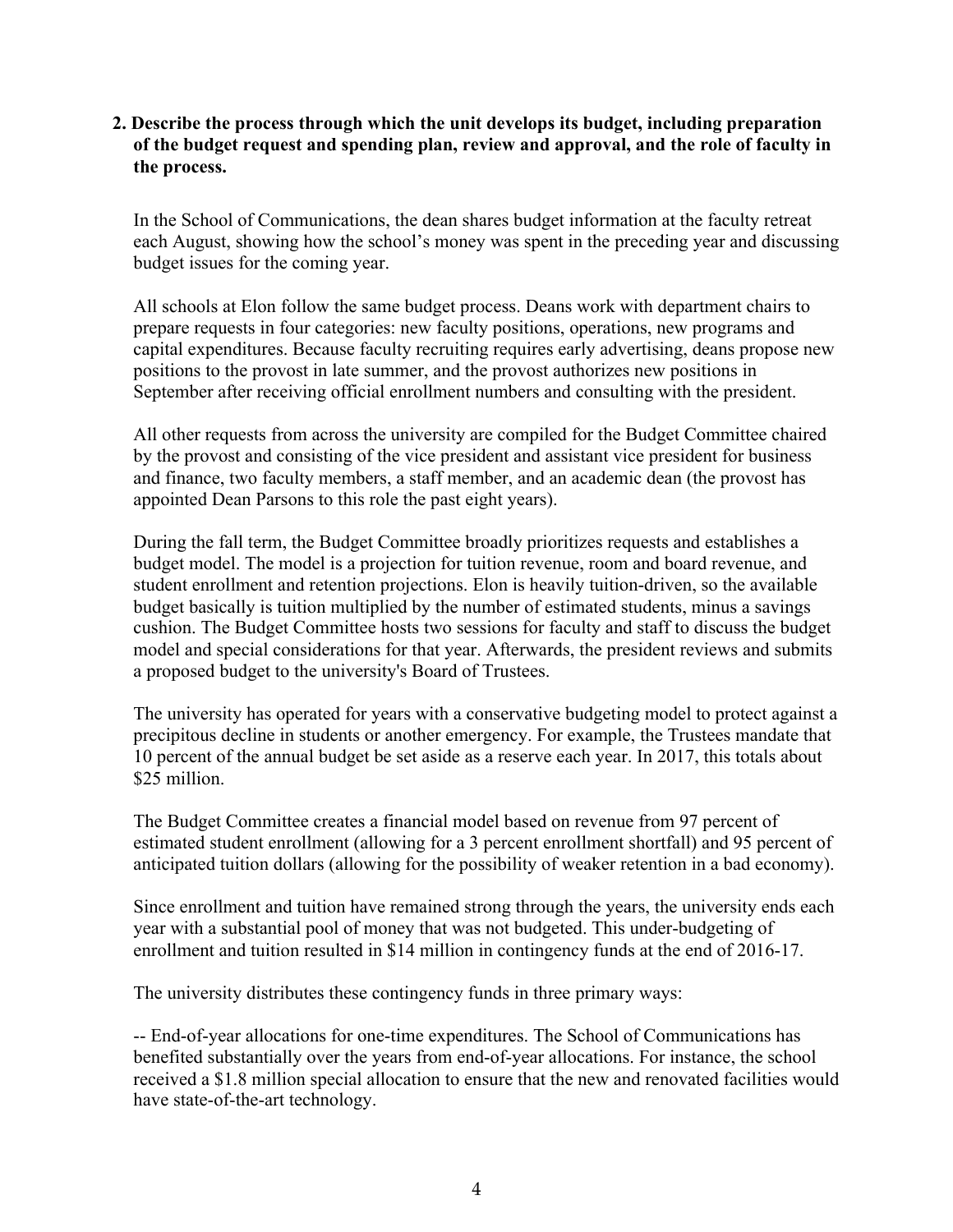-- Campus construction projects as recommended by Senior Staff or the Long-Range Planning Committee. While major gifts supported the School of Communications construction project, several million dollars in university contingency funds went toward completion of the project.

-- Investment of several million dollars each year for ongoing maintenance of facilities.

In terms of the school's operating budget, faculty committees can propose expenditures. For example, the faculty technology committee guides the school's decision-making each year on how best to allocate the available technology budget.

#### **3. Describe the adequacy of resources for the unit and the sources of revenue for those resources (university funds, fees, private funding, other). Describe how the unit will supplement its annual budget from other sources or reallocate resources to reach its strategic goals.**

The School of Communications is financially well supported by the university, and the school now attracts \$150,000 or more a year in annual gifts to supplement its programs.

Money flows to priorities at Elon, and the School of Communications closely adheres to its annual goals and five-year strategic plan to identify priorities for funding. For example, the school in the past year secured a staff position to begin Maroon Sports as a university priority, secured funds for the operation of Turner Theatre, and secured an agreement to eventually provide scholarships to all Communications Fellows. Earlier, the school funded partnerships with News21 and the Pulitzer Center on Crisis Reporting and advocated the addition of a Career Services corporate and employer relations staff member to support Communications students.

At Elon, no academic unit has its own fundraising officer. Instead, Elon has a centralized development office with an assigned liaison to each school. This has worked well in the school's formative years. Besides the \$15.2 million in gifts for the School of Communications building project, the school has attracted \$2.5 million in private funding since its founding. Major gifts include \$200,000 from the Hearst Foundation for minority scholarships; a \$220,000 estate gift from alumnus Marjorie Hunter, formerly the White House correspondent for *The New York Times*; and \$500,000 for the North Carolina Open Government Coalition, invested in the university's endowment for use by the organization housed in the School of Communications.

In the past three years, the School of Communications has attracted \$463,400 in annual gifts and another \$52,500 in endowment gifts for student scholarships (these are funds received; pledges are not included). This is five times more on an annual basis than in 2010 when the university began inviting alumni, parents and students to designate their giving to academic units if they wished. Communications alumni, parents and students have been very supportive.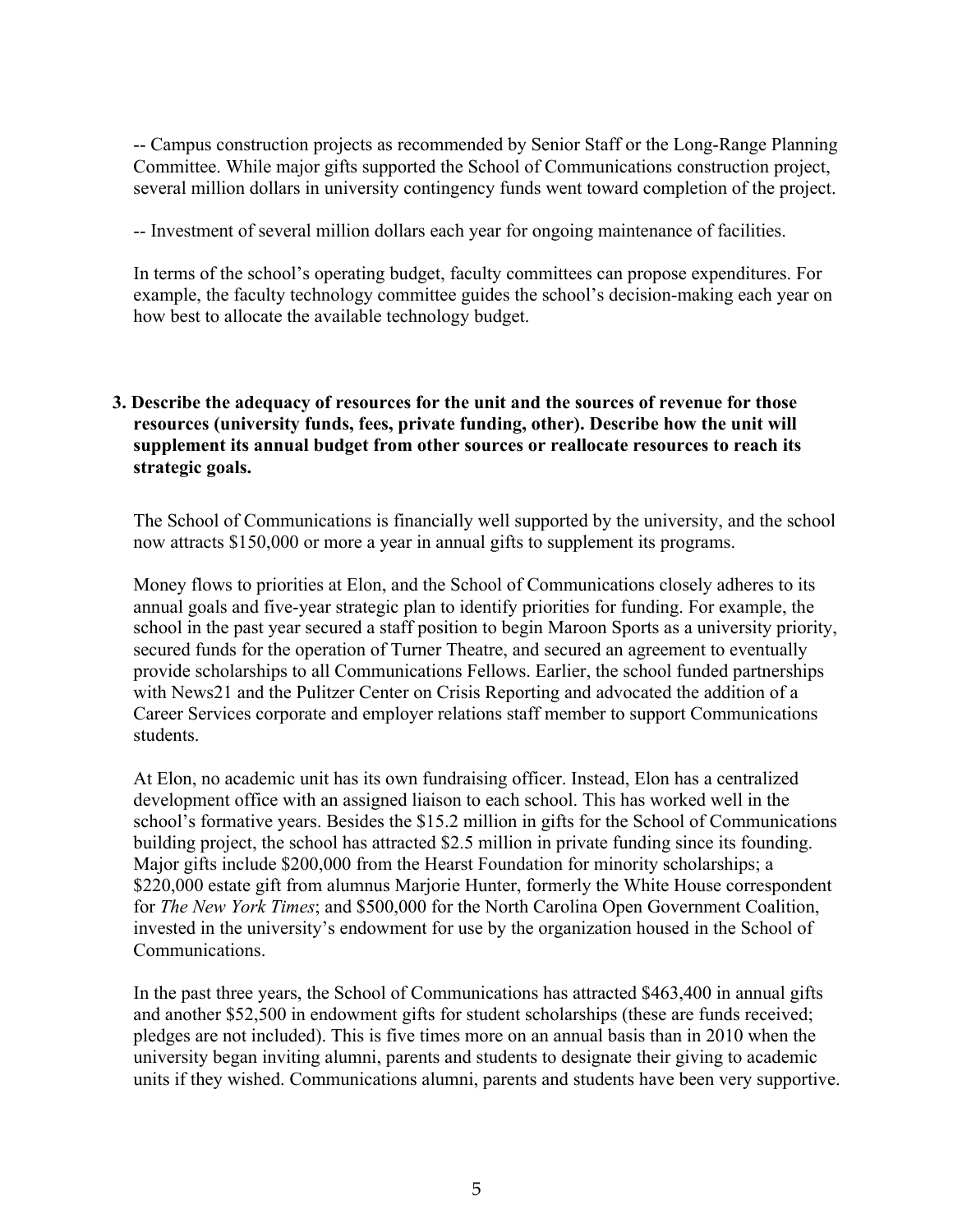The available private funds give the school valuable flexibility in addressing financial needs. For example, the school is able to offer annual (non-endowed) scholarships to current students experiencing financial need, provide funding support for student travel to conferences and to receive awards, support faculty development and travel beyond the school's operating budget amount, and invest in facilities enhancement beyond what the university will provide.

Elon has an unusually young alumni base – 61 percent of Elon alumni are under the age of 40. For the School of Communications, this figure is almost 100 percent. As a result, the school does not have alumni who have reached the pinnacle of their careers or who have reached retirement age and wish to leave an endowment legacy to their alma mater.

The school's one endowed chair, the A.J. Fletcher Professorship, was given to Elon in the 1990s by the A.J. Fletcher Foundation in Raleigh, which has since shifted its focus from supporting higher education to addressing social and civic problems in the state. The Fletcher Professorship provides the recipient, David Copeland, with a salary supplement and an operations allocation.

#### **4. Describe how the resources provided by the institution compare with the resources for similar units on your campus.**

The School of Communications has aggressively secured resources through the years to build a program of quality. Elon operates with a strong sense of equity across academic units. The deans of communications, business, education, and arts and sciences collectively meet with the provost each Wednesday and often share input into resource decisions.

Since Communications faculty average a decade of professional experience, faculty salaries for new positions in the School of Communications generally are higher than those in the College of Arts and Sciences and the School of Education, but lower than salaries commanded in the School of Business. The annual pool for salary increases is equitable across schools. Elon has provided faculty and staff salary increases every year since the School of Communications was established.

The one area of dissimilarity is funding for the university's Fellows programs that attract outstanding students to each school. The university made a strategic decision a decade ago to enhance the Elon College Fellows prior to its successful bid to house a Phi Beta Kappa chapter. All 50 Elon College Fellows receive annual scholarships, whereas only five of the 25 Communications Fellows (and five of the 25 Business Fellows) initially did. This inequity was a rare occurrence of unequal resources for similar programs. In 2017, the university implemented a three-year plan to fully fund scholarships for all students invited to be Fellows, so this rare inequity will go away.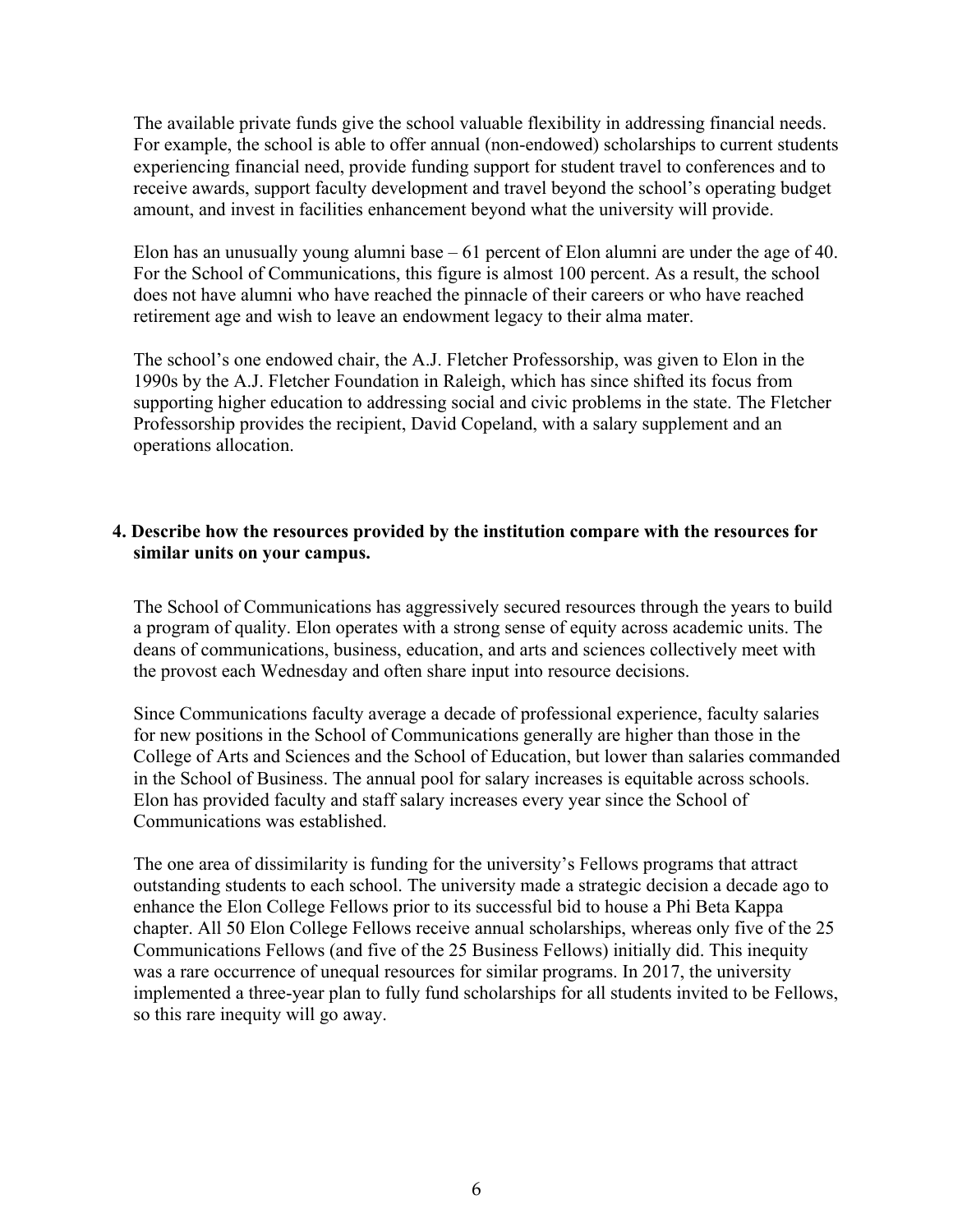**5. Describe the unit's classrooms, offices, computer labs or other building spaces, as well as technology support services. If the unit administers university media or student publications, include a description of equipment and facilities and devoted to those operations.**

The School of Communications enjoys outstanding facilities and state-of-the-art technology.

The inventory of production equipment available for student checkout is valued at \$2 million. The Gear Room, located in McEwen, houses 115 video cameras and HDSLRs for film/video production, 75 DSLR cameras and 35 digital still cameras for photography, 70 light kits, and specialty lenses, audio recorders, microphones, tripods and monopods, jibs, shoulder rigs, and track-mounted camera dollies. The Gear Room makes 700 to 900 student checkouts a month.

The School of Communications has nine classrooms and eight computer labs for undergraduate and graduate classes across its four-building complex. These rooms feature a teacher's station, iMac computer, HD video projector, speakers, external laptop connector, Blu-ray disc or DVD player, and a Crestron control unit to assist faculty with the operation of sources and displays.

Seven iMac labs serve the undergraduate program (three in McEwen, three in Schar, one in Steers Pavilion), and an iMac lab in Long Building serves the graduate program. The labs are largely interchangeable because they share a standard software package includes Microsoft Office Professional, Adobe Creative Cloud, SPSS, SAS (virtual access via Citrix), R/RStudio and Tableau. A handful of specialty software titles support specific courses. Some labs are equipped with multiple flat-screen monitors situated near student computers to mirror content projected on the front screen, helpful for courses that include software skills training.

The school's latest technology innovation is having touch-screen capacity in two labs (Schar 104 and Steers 101). The 98-inch touch screens with 4K resolution serve in lieu of a projector to support innovative teaching pedagogies.

Two television studios and control rooms were reconceived and built in 2016. Each studio is equipped with three high-end cameras and a dedicated control room, allowing them to operate concurrently during peak times as needed. The Jane and Brian Williams Studio – highlighted by 40 feet of window opening onto the school's new plaza a la NBC's *Today* show – features a multi-function mobile set for anchor-based shows. Next to it is the Virtual Studio with a green hard-wall cyc for video compositing and virtual set applications and a white infinity wall as a neutral or colored backdrop for photography, film or video-based applications.

Video and audio edit suites for student use are on the lower level of McEwen. The 19 video edit bays are equipped with 27-inch iMacs, secondary external monitors and speakers. The school teaches and supports editing in Adobe Premiere Pro in all production courses, but also provides access to Avid Media Composer with periodic training through staff-led workshops. Three of the edit bays are super-sized for special purposes such as client presentations and team collaboration. The audio production suite consists of two sound recording studios and three control rooms. One studio accommodates voice recording, interviews, podcasts and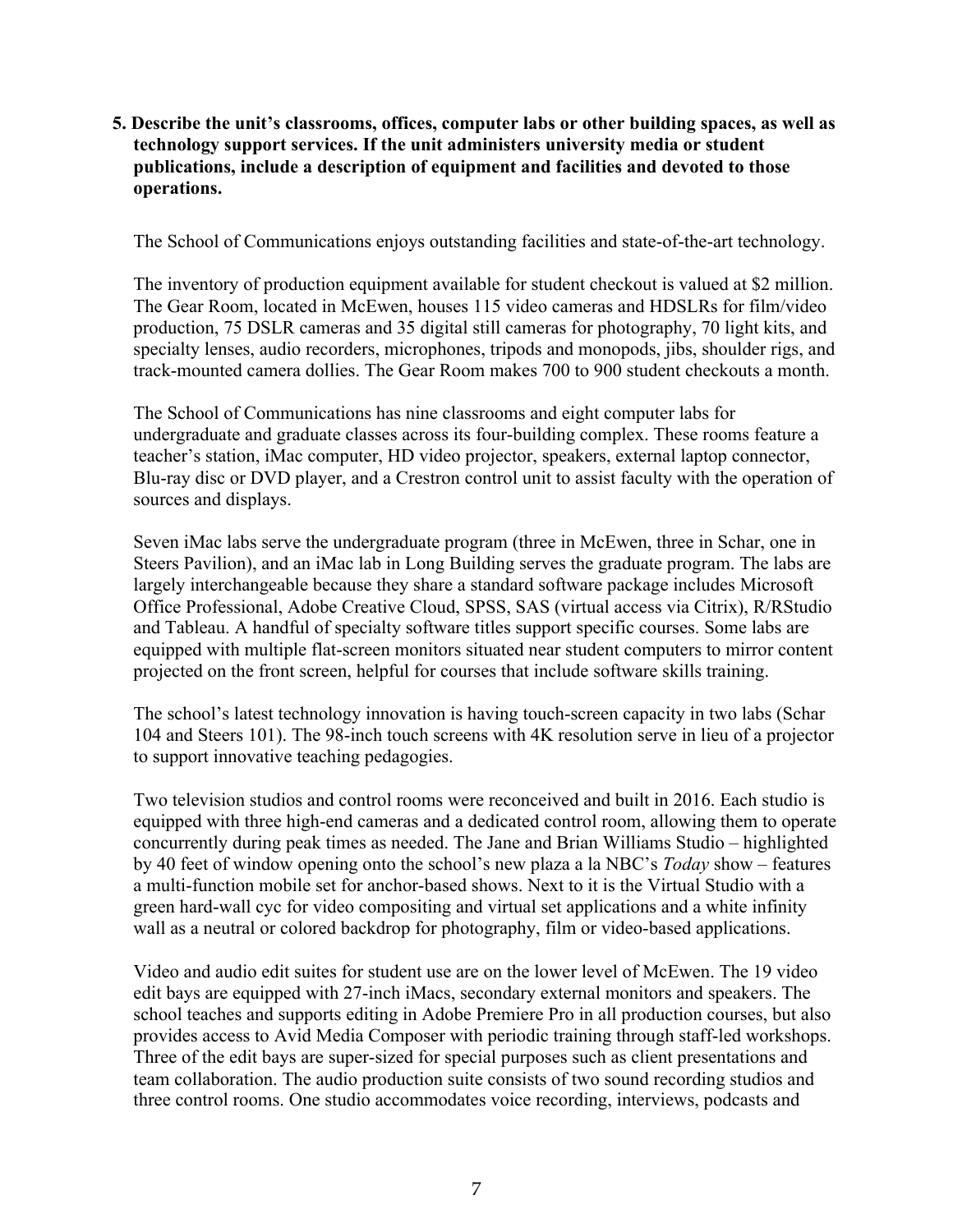small ensemble music sessions. The larger recording space serves as a Foley sound-effects studio and is capable of accommodating larger music ensembles. Each control room is equipped with Pro Tools for film and video sound recording and post-production. Pro Tools also is installed in a McEwen lab to support courses in sound production and editing.

The school houses a 220-seat movie theater and a 70-seat screening room. Turner Theatre is equipped with a Christie Digital Cinema projection system and Christie Vive 7.1 surround sound for a state-of-the-art immersive theatrical experience. The screening room in McEwen features HD projection with 7.1 surround sound and a Blu-ray DVD player.

Besides a dedicated classroom and computer lab for the graduate program, Long Building has six edit bays for graduate student use; two are super-sized with a large wall-mounted monitor.

All computers in the school – in computer labs, edit suites, and faculty and staff laptops – are replaced on a three-year rotation cycle. This is coordinated by the university's Technology Office and is not part of the School of Communications budget.

The communications school is a Mac environment, in sync with the majority of Elon students who bring a Mac laptop to campus for personal use. Several public computers and printers are available for student use in the Media Sandbox in Schar Hall and on the second floor of McEwen, and collaborative workstations with a flat-screen monitor and computer connections are available in the Media Sandbox and student engagement spaces.

#### STUDENT MEDIA

The School of Communications has a close and supportive relationship with student media, but not in a "publisher" role. Student media are guided and funded by the university's Media Board, and Communications faculty and staff serve as student media mentors.

In its recent building project, the school embraced the idea of bringing student media together in McEwen as a collaborative learning environment. McEwen's first floor is home to the student newsroom that publishes *The Pendulum* newspaper and produces a live ELN newscast and morning show each week while maintaining a daily website and social media accounts. Elon Student Television (ESTV) has its headquarters on the main floor as well. Radio station WSOE-FM and *Phi Psi Cli* yearbook are located downstairs. All student media benefited from facility and equipment upgrades in the move.

#### **6. Describe the unit's most urgent needs for resources, if any, and the plan to address these needs.**

It would be startling for the school to declare an urgent need for resources only months after moving into a \$25 million facility with state-of-the-art technology. The university has supported the school exceedingly well, and faculty and students are complimentary of how the school's facilities and technology contribute to teaching, mentoring and student learning.